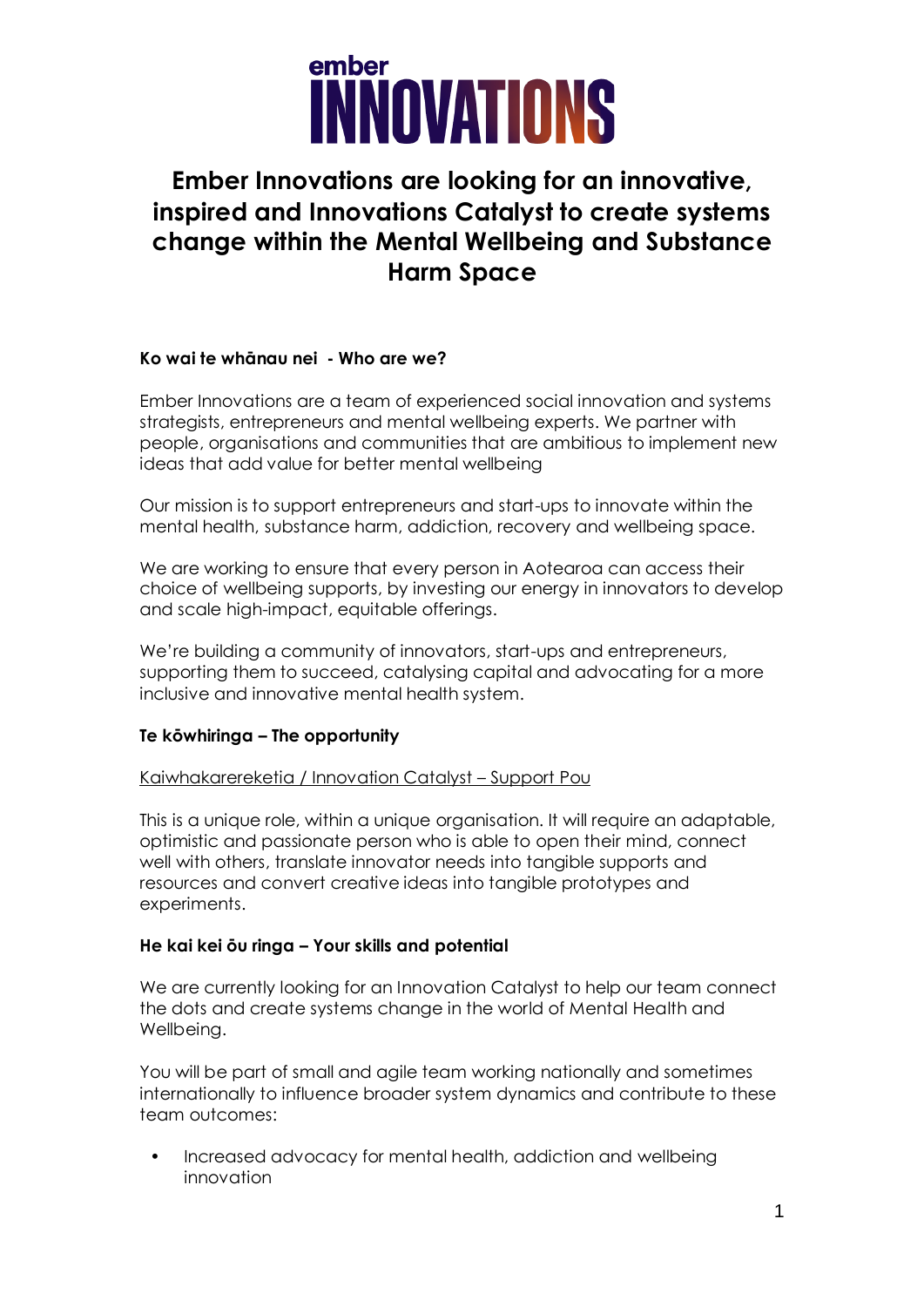# **EMBer**<br> **INNOVATIONS**

- Challenges are tackled through co-design and collective action
- Innovators, entrepreneurs and enterprises have access to capacity and learning to improve the quality and impact of interventions
- Entrepreneurs and innovators working to improve mental health and wellbeing are enabled, connected and supported in an active network
- Information and insights are collected, collated and acted upon to address specific unmet needs & barriers

Your mission will be to develop a strong understanding of the needs and challenges faced by people attempting to innovate inside and outside the system, and to use the knowledge and insights collected by the team to create tangible support structures and resources that will support and nurture innovators.

In this role you will use a wide range of skills, from prototyping and project management to training design and resource creation. This role is ideally suited to someone with experience in one or more of the following; business support and mentoring, education resource creation and design, technical tools development, human-centred design or UX.

We are growing a strong, diverse team, so a commitment to actioning the articles of te Tiriti in your everyday work, knowledge of te Aō Māori and Pacific worldview as well as indigenous models of wellbeing and design, and the passion to connect with and weave together the best of all cultures in Aotearoa will be an essential element of the role.

Apart from your professional skills, your most important qualities will be your collective and holistic world view, and your ability to connect with kindness to communities/ hapori, innovators, mātau ā-wheako (those with lived experience) and Whānau in order to support their innovation needs.

Navigating your own personal lived experience of mental health addiction challenges, or supporting someone close to you may be the reason that makes this mahi so important to you, and whilst it's not essential for the role, we highly value the wisdom that comes with this lived experience.

Kei te whakapono mātau ki tō whanaketanga! If you have some of these things but need to develop in other areas, that's ki te pai, we want to develop you to grow.

### **Responsibilities:**

- Delivering the KPI's of our "Support" pou
- Work in partnership with our Catalyst Connect to understand the support needs of our community of innovators and develop tangible tools, training, resources and referrals to help them.
- Join the team in a journey to use te reo and tikanga in our everyday practice and approach.